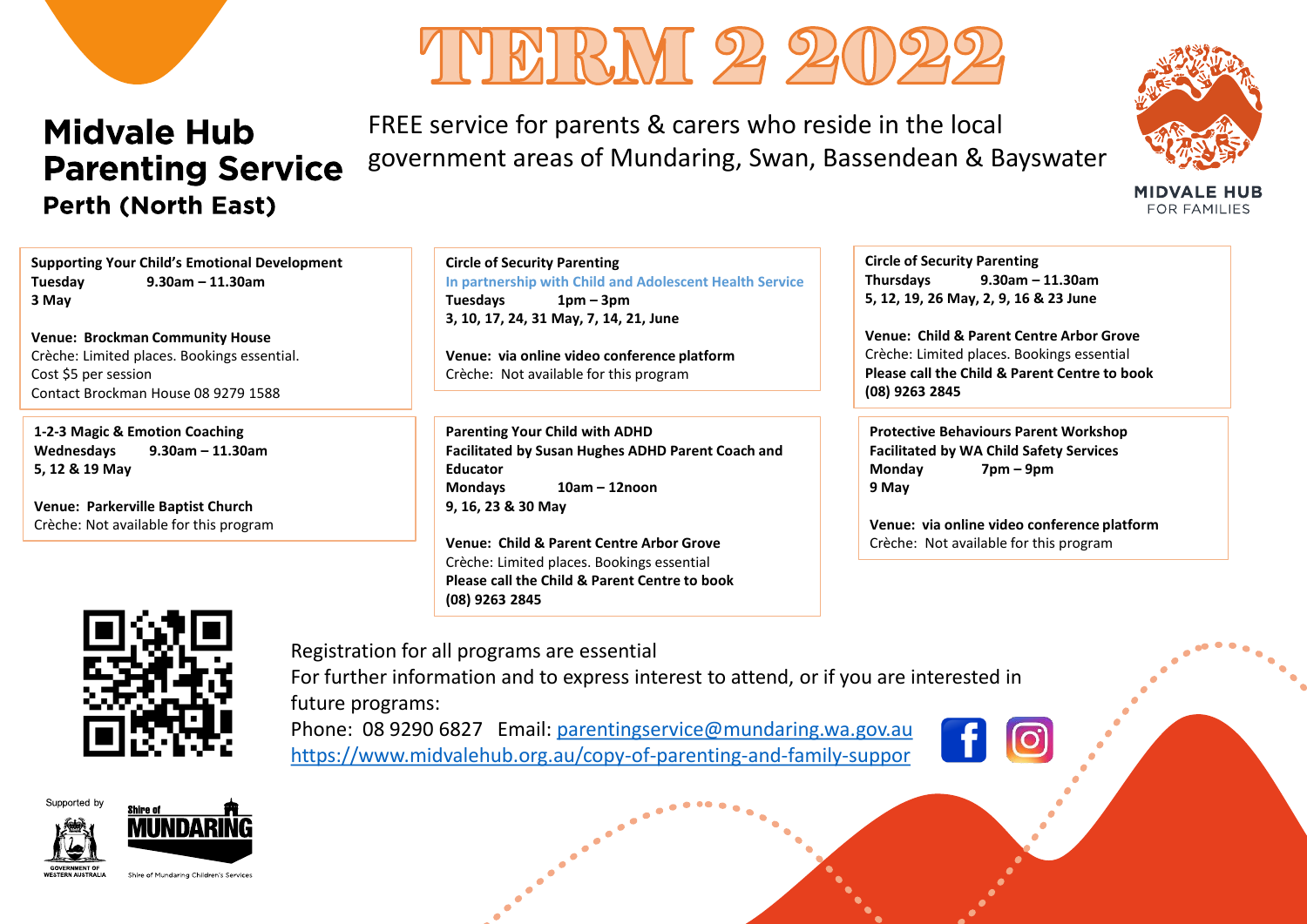



FREE service for parents & carers who reside in the local government areas of Mundaring, Swan, Bassendean & Bayswater



**MIDVALE HUB** FOR FAMILIES

**Circle of Security Parenting In partnership with Brockman Community House Tuesdays 9.30am – 11.30am 10, 17, 24, 31 May, 7, 14, 21 & 28 June**

**Venue: Brockman Community House** Crèche: Limited places. Bookings essential. Cost \$5 per session Contact Brockman House 08 9279 1588

**Circle of Security Parenting - Couples Wednesdays 7pm – 9pm 11, 18, 25 May, 1, 8, 15, 22 & 29 June**

**Venue: via online video conference platform**  Crèche: Not available for this program

**Let's Talk Toileting Tuesday 7pm – 8.30pm**

**Venue: via online video conference platform**  Crèche: Not available for this program

**Online Safety Parent Workshop Facilitated by WA Child Safety Services Thursday 7 pm – 9 pm 19 May** 

**Venue: via online video conference platform**  Crèche: Not available for this program

**Circle of Security Parenting Wednesdays 7pm – 9pm 11, 18, 25 May, 1, 8, 15, 22 & 29 June**

**Venue: via online video conference platform**  Crèche: Not available for this program

**Fathering 101 Facilitated by Brad Williams from Behaviour Tonics Monday 7pm – 8.30pm 30 May** 

**Venue: via online video conference platform**  Crèche: Not available for this program



Registration for all programs are essential For further information and to express interest to attend, or if you are interested in future programs: Phone: 08 9290 6827 Email: [parentingservice@mundaring.wa.gov.au](mailto:parentingservice@mundaring.wa.gov.au) <https://www.midvalehub.org.au/copy-of-parenting-and-family-suppor>

Supported by

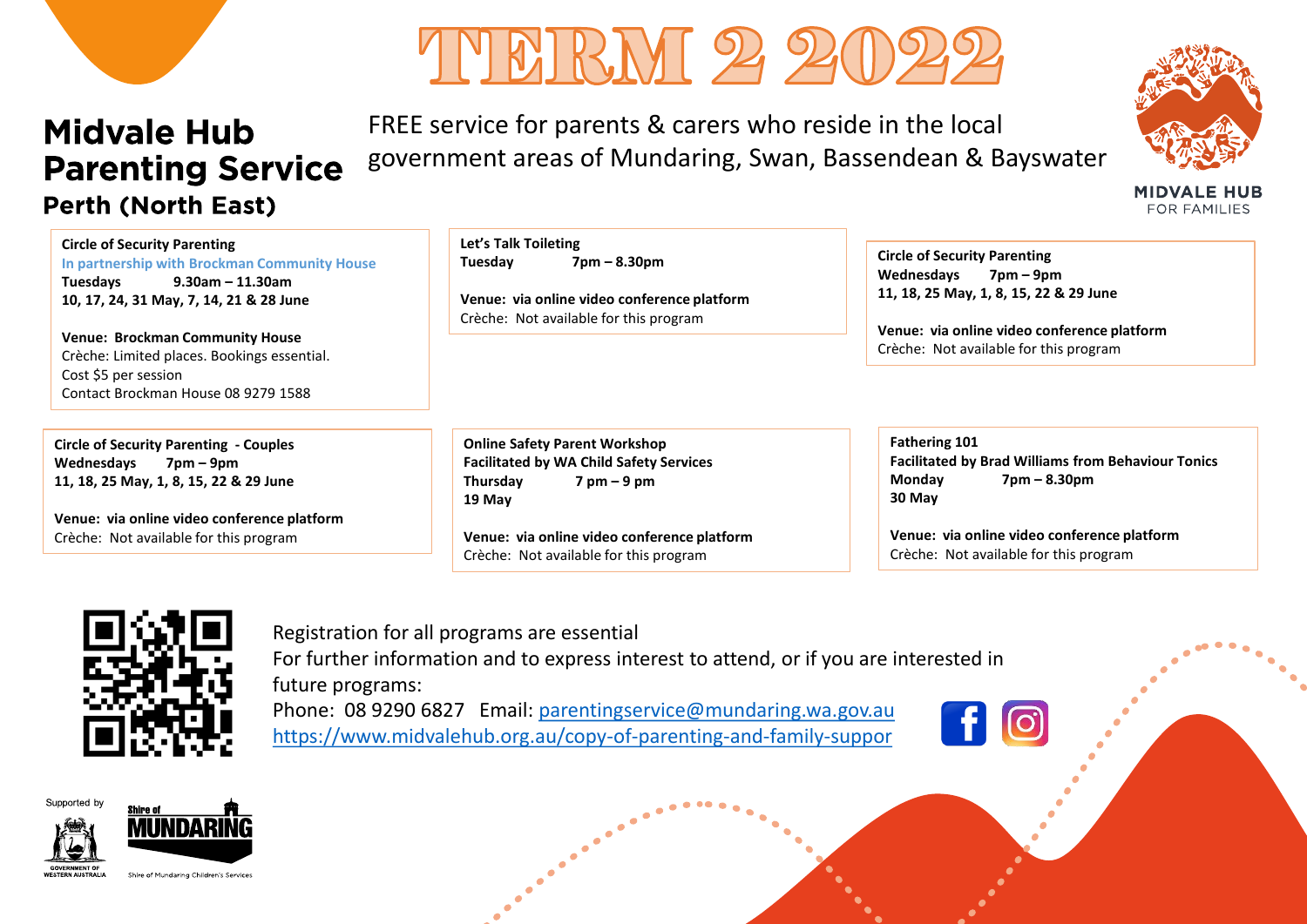



FREE service for parents & carers who reside in the local government areas of Mundaring, Swan, Bassendean & Bayswater



**MIDVALE HUB FOR FAMILIES** 

**Supporting Your Child's Emotional Development Tuesday 7pm – 9pm 9 June**

**Venue: via online video conference platform**  Crèche: Not available for this program

**Supporting Your Child's Emotional Development Wednesday 9.30am – 11.30am 15 June** 

**Venue: Maylands Public Library** Crèche: Limited places. Booking essential. Please enrol at [www.bayswaterrecreation.com.au/the-rise-creche](http://www.bayswaterrecreation.com.au/the-rise-creche) and follow the booking instructions. Phone: 9208 2414

**1-2-3 Magic & Emotion Coaching In partnership with the Town of Bassendean Mondays 10am – 12noon 13, 20 & 27 June**

**Venue: Bassendean Memorial Library** Crèche: Not available for this program

**1-2-3 Magic & Emotion Coaching Facilitated by Behaviour Tonics Wednesdays 7pm – 8.30pm 15, 22 & 29 June**

**Venue: via online video conference platform**  Crèche: Not available for this program

**Let's Talk Toileting Monday 9.30am – 11.30am 13 June**

**Venue: Derrick Ernst Neighbourhood Centre** Occasional Child Care: Available on site for a small fee **Bookings essential prior to the workshop** Phone: (08) 9375 1985 to register your child.

**Let's Talk Teens Thursdays 7pm – 8.30pm 16, 23 & 30 June**

**Venue: via online video conference platform**  Crèche: Not available for this program



Registration for all programs are essential

For further information and to express interest to attend, or if you are interested in future programs:

Phone: 08 9290 6827 Email: [parentingservice@mundaring.wa.gov.au](mailto:parentingservice@mundaring.wa.gov.au) <https://www.midvalehub.org.au/copy-of-parenting-and-family-suppor>



Supported by



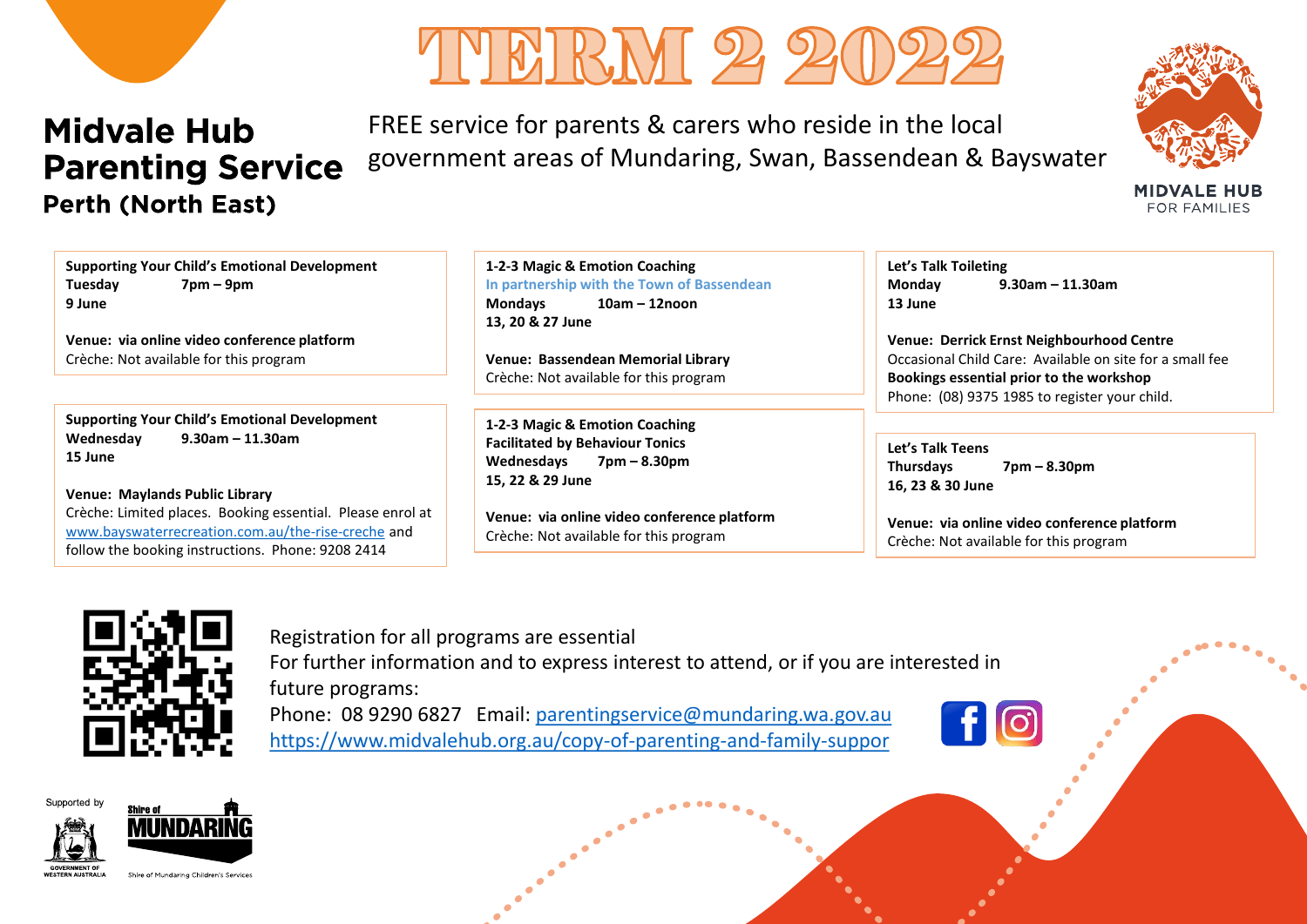



FREE service for parents & carers who reside in the local government areas of Mundaring, Swan, Bassendean & Bayswater



**MIDVALE HUB** FOR FAMILIES

**The Importance of Play Monday 9.30am – 11.30am 20 June**

**Venue: Derrick Ernst Neighbourhood Centre** Occasional Child Care: Available on site for a small fee **Bookings essential prior to the workshop** Phone: (08) 9375 1985 to register your child.

**The Importance of Play Monday 9.30am – 11.30am 27 June**

**Venue: Meerilinga Children and Family Centre** Crèche: Please call (08) 9377 4749 or [sarah.marron@Meerilinga.org.au](mailto:sarah.marron@Meerilinga.org.au) for crèche and workshop bookings.

**Circle of Security Parenting - Couples Tuesdays 7pm – 9pm 21, 28 June, 5, 12, 19, 26 July, (1 week break) 9 & 16 August**

**Venue: via online video conference platform**  Crèche: Not available for this program

**Let's Talk Toileting Wednesday 9.30am – 11.30am 22 June**

**Venue: Maylands Public Library** Crèche: Limited places. Booking essential. Please enrol at [www.bayswaterrecreation.com.au/the-rise-creche](http://www.bayswaterrecreation.com.au/the-rise-creche) and follow the booking instructions. Phone: 9208 2414

**Protective Behaviours Parent Workshop Monday 9.30am – 11.30am 29 June**

**Venue: Maylands Public Library** Crèche: Limited places. Booking essential. Please enrol at [www.bayswaterrecreation.com.au/the-rise-creche](http://www.bayswaterrecreation.com.au/the-rise-creche) and follow the booking instructions. Phone: 9208 2414



Registration for all programs are essential For further information and to express interest to attend, or if you are interested in future programs: Phone: 08 9290 6827 Email: [parentingservice@mundaring.wa.gov.au](mailto:parentingservice@mundaring.wa.gov.au)

<https://www.midvalehub.org.au/copy-of-parenting-and-family-suppor>



Supported by



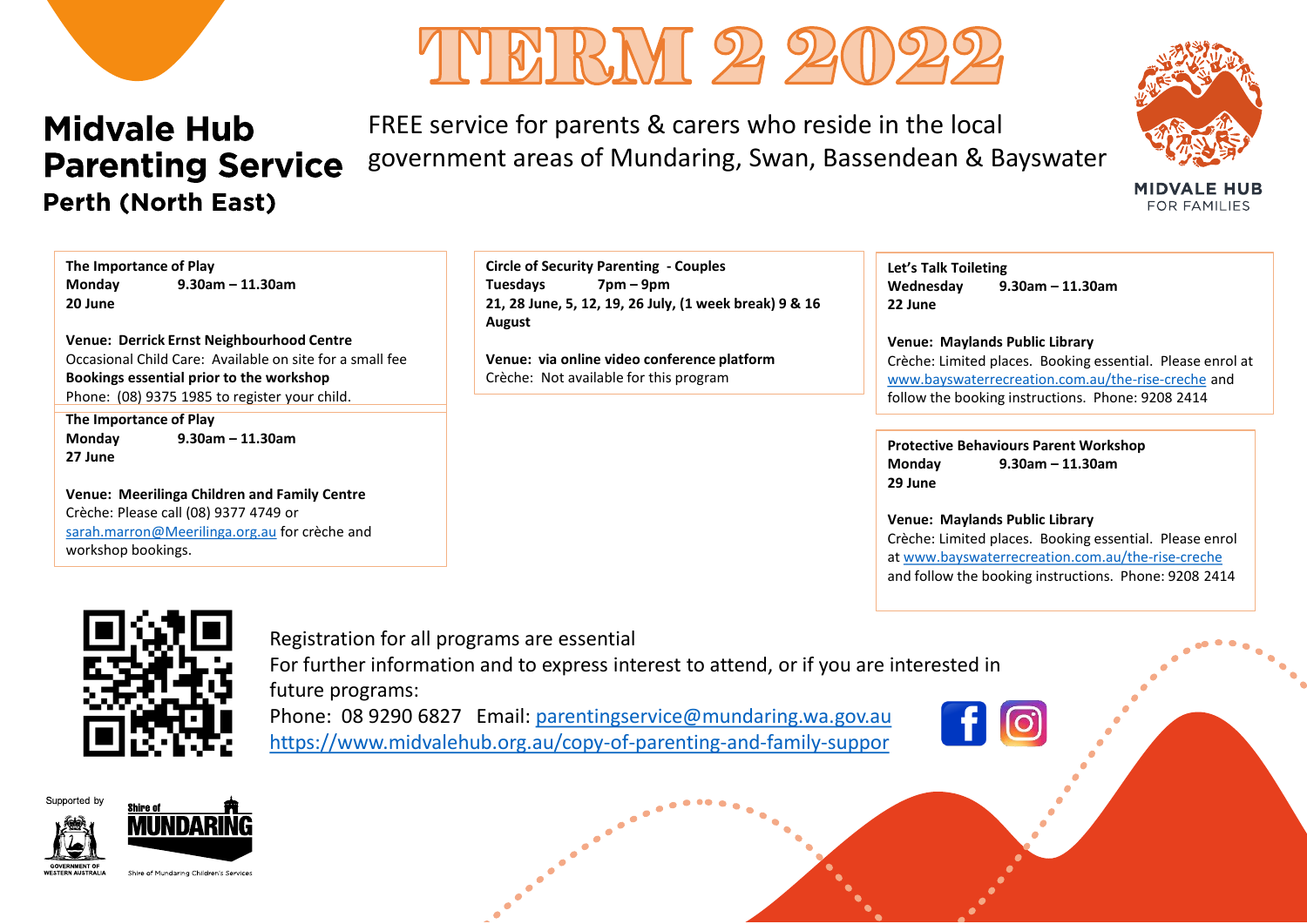# VERVIEW OF PROGRA

# **Midvale Hub Parenting Service Perth (North East)**

Enquiries for all programs:

Phone: 08 9290 6827 Email: [parentingservice@mundaring.wa.gov.au](mailto:parentingservice@mundaring.wa.gov.au)

<https://www.midvalehub.org.au/copy-of-parenting-and-family-suppor>





### **Circle of Security Parenting ( 8 sessions) 2 hours a session Delivered face to face and online platform**

Circle of Security Parenting is an 8 session program for parents and carers of children 4 months to 6 years. The program is designed to enhance the bond and sense of security for both parents and their children. Learn more about:

- understanding children and their emotional development
- understanding parenting influences
- helping children to feel safe in their world
- identifying and enhancing parenting strengths

### **1-2-3 Magic and Emotion Coaching (3 sessions) 2 hours a session Delivered face to face**

1-2-3 Magic and Emotion Coaching is a 3 session program for parents and carers with children aged 3 to 11 years.

The program explores ways parents can increase their children's ability to manage, and self-regulate their feelings and reactions. Learn more about:

- building positive relationships with children
- encouraging positive behaviour
- setting family rules and routines
- planning to avoid or manage potentially difficult situations

**Parenting Your Child with ADHD ( 4 sessions) 2 hours a session Face to face delivery This program is targeted to parents and carersraising children with ADHD Facilitated by Susan Hughes, ADHD Parent Coach and Educator.** Learn more about:

- Up to date information on ADHD and how it impacts on your child's ability to carry out daily tasks and why it can be challenging
- What does being a 'Good Parent' mean today?
- Parenting strategies and tools which are known to work with ADHD
- Managing defiant behaviours and setting boundaries
- Understanding how your emotions impact how you parent
- Methods to manage your emotions and the benefit of looking after yourself





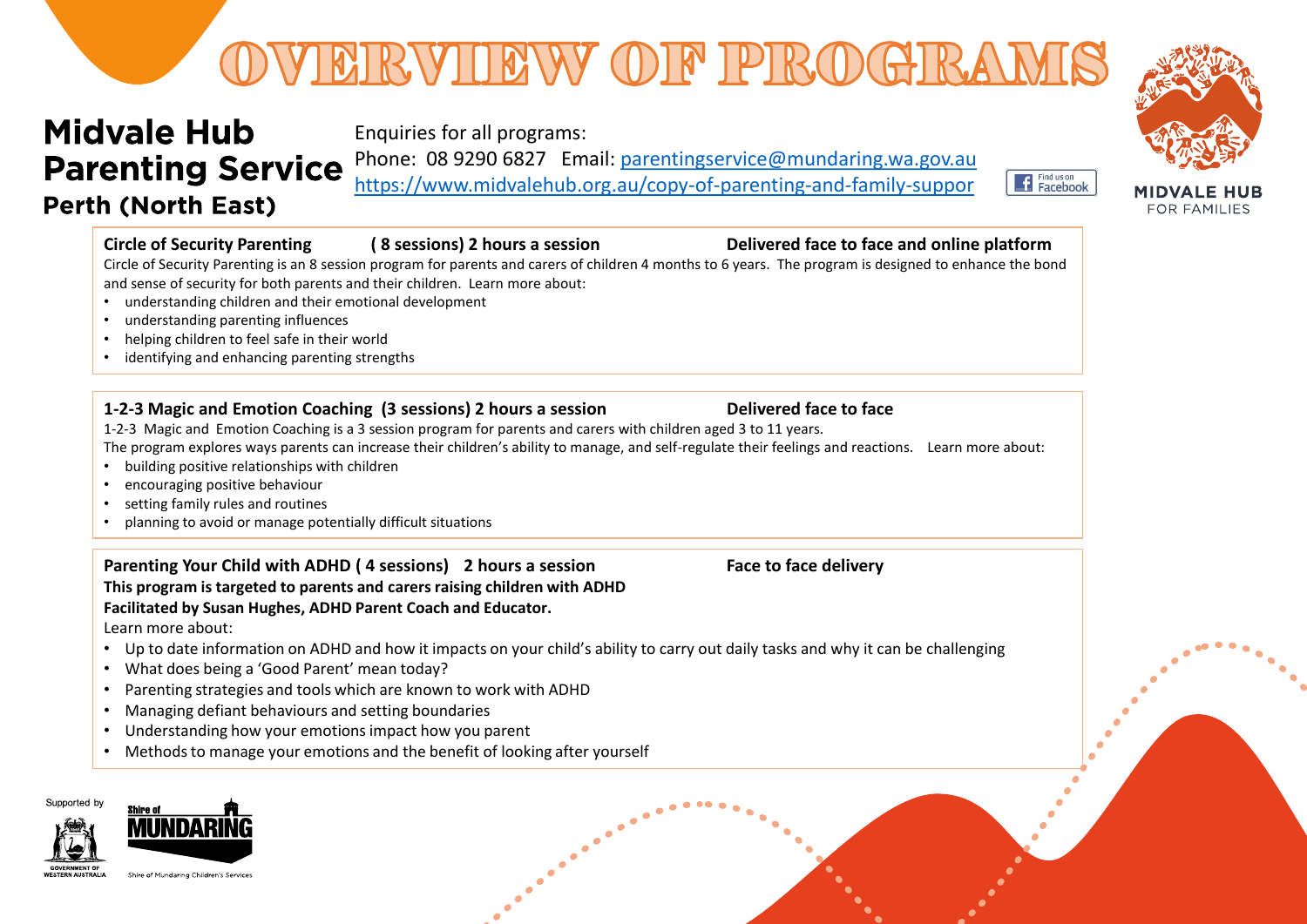

Enquiries for all programs:

Phone: 08 9290 6827 Email: [parentingservice@mundaring.wa.gov.au](mailto:parentingservice@mundaring.wa.gov.au) <https://www.midvalehub.org.au/copy-of-parenting-and-family-suppor>





### **1-2-3 Magic and Emotion Coaching (3 sessions) 1.5 hours a session Online platform delivery Facilitated by Behaviour Tonics**

1-2-3 Magic and Emotion Coaching is a 3 session program for parents and carers with children aged 3 to 11 years. The program explores ways parents can increase their children's ability to manage, and self-regulate their feelings and reactions. Learn more about:

- building positive relationships with children
- encouraging positive behaviour
- setting family rules and routines
- planning to avoid or manage potentially difficult situations

### **Let's Talk Teens (3 sessions) 1.5 hours a session <b>by Concernant Constant Condition** Conline platform delivery

Let's Talk Teens is a 3 session program for parents of children aged 12 – 18 years. This is an informal/interactive program that aims to provide parents with the space to talk and discuss parenting teenagers. It explores ways that parents can be supportive, empathic and stay connected to their teens.



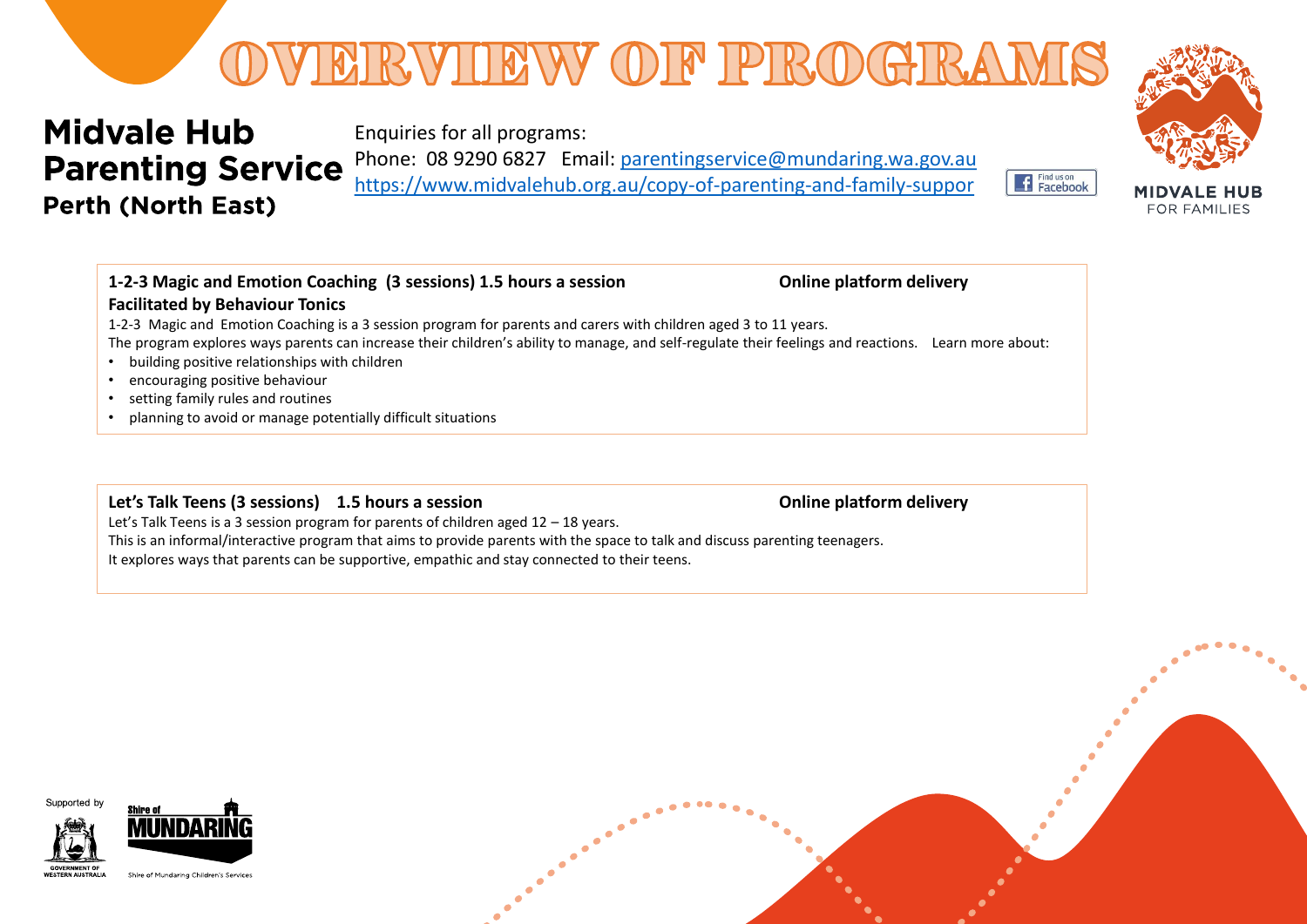# VERVIEW OF WORKSH

# **Midvale Hub Parenting Service Perth (North East)**

Enquiries for all programs:

Phone: 08 9290 6827 Email: [parentingservice@mundaring.wa.gov.au](mailto:parentingservice@mundaring.wa.gov.au) <https://www.midvalehub.org.au/copy-of-parenting-and-family-suppor>

## **Supporting Your Child's Emotional Development ( 1 session) 2 hours Delivered face to face and online platform**

For parents and cares of children 0 to 4 years

This workshop aims to support parents an understanding of their child's emotional development and how to effectively respond to emotional experiences. We explore the importance of understanding brain development, attachment with your child, respond to our child's emotional experiences in a way that is keeping the attunement and relationship the focus with your child.

### **Protective Behaviours Parent Workshop (1 session) 2hours <b>by Concept Conducts** Conline platform delivery **Facilitated by WA Child Safety Services**

For parents and cares of young children.

This personal safety empowerment program is aimed to teach parents valuable personal safety skills and strategies that can help empower your child and keep them safe from abuse.

Learn the skills to help your child identify unsafe situations and arm them with tools to seek appropriate assistance to protect themselves. **THIS WORKSHOP IS NOT SUITABLE FOR CHILDREN**

## Let's Talk Toileting (1 session) 2 hour session<br> **Delivered face to face and online platform**

For parents and carers of children 18 months to 4 years

This toileting workshop explores ways that we can support our child in toileting.

We explore whether my child ready for toileting, when to start the toileting journey and what can I do to prepare for this new experience for my child.









f Find us on<br>Facebook **FOR FAMILIES**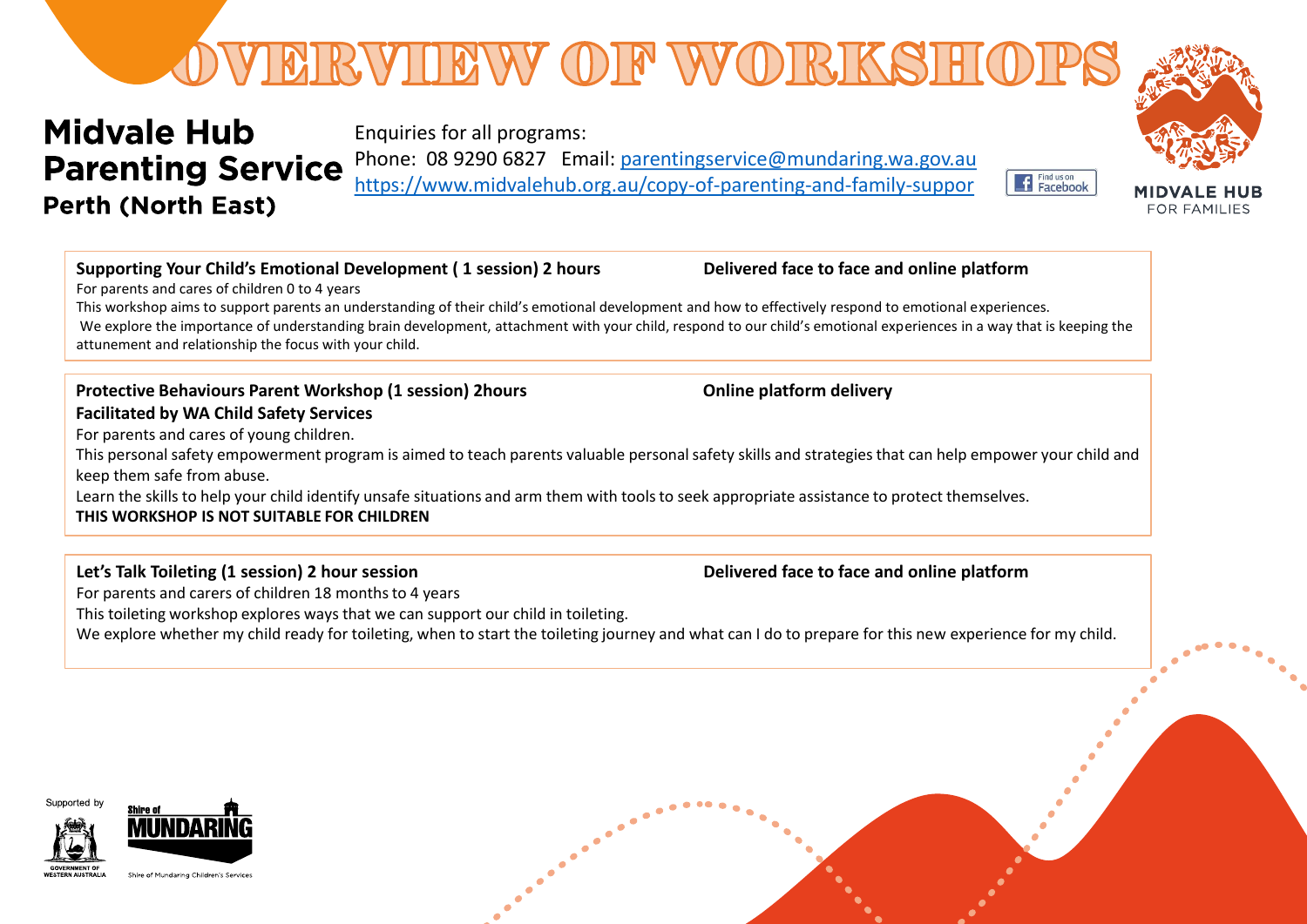# OVERVIEW OF WORKSHO

# **Midvale Hub Parenting Service Perth (North East)**

Enquiries for all programs: Phone: 08 9290 6827 Email: [parentingservice@mundaring.wa.gov.au](mailto:parentingservice@mundaring.wa.gov.au)

<https://www.midvalehub.org.au/copy-of-parenting-and-family-suppor>



FOR FAMILIES

Find us on<br>Facebook

| <b>Online Safety Parent Workshop</b><br>(1 session) 2 hours<br><b>Facilitated by WA Child Safety Services</b> | <b>Online platform delivery</b> |
|---------------------------------------------------------------------------------------------------------------|---------------------------------|
| Learn more about:                                                                                             |                                 |
| • Social media, gaming and apps                                                                               |                                 |
| • How screens affect kid's wellbeing                                                                          |                                 |
| • Online grooming and catfishing                                                                              |                                 |
| • Explicit content                                                                                            |                                 |
| • Personal information/image sharing                                                                          |                                 |
| • Cyberbullying                                                                                               |                                 |
| • Resource recommendations                                                                                    |                                 |

## **Fathering 101 (1 session) 1.5 hours** *Calcularies* **<b>Conservery** *Conline platform delivery* **Online platform delivery**

### **Facilitated by Brad Williams from Behaviour Tonics**

Men are more involved in parenting than ever before, but with so much information it can be hard to know how to do it with confidence. Learn more about:

- Old school vs new school fathering
- Developing self-regulation in kids
- Why set limits and boundaries?
- Dad's can be great teachers
- Is it too much to expect, that parents be 'on the same page'?
- What role do consequences play?
- Positive re-enforcement vs bribery
- Strengthening relationships